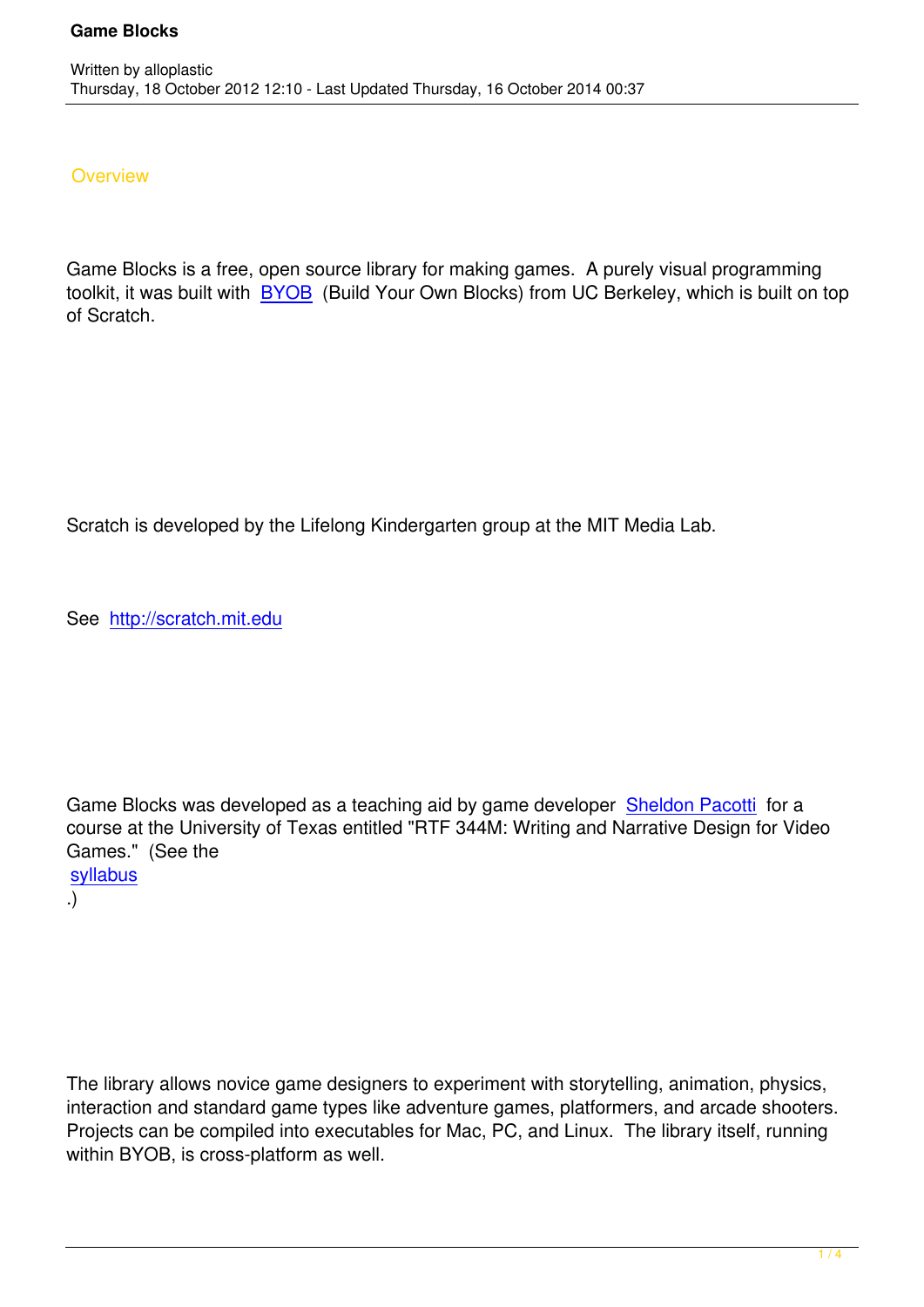Thursday, 18 October 2012 12:10 - Last Updated Thursday, 16 October 2014 00:37

**Downloads** 

The following free downloads are available from this site:

Game Blocks v0.2.4 Library and Examples

[Game Blocks v0.2.4 Source Code](../technologies/gameblocks/GameBlocks_v0.2.4.zip)

**Support** 

For the latest information on community projects, bugs, and ongoing development, please visit the **NLI** forums.

**Tutorials** 

For the easy path to learning about Game Blocks, please browse the following series of videos. (You'll need to allow popups.)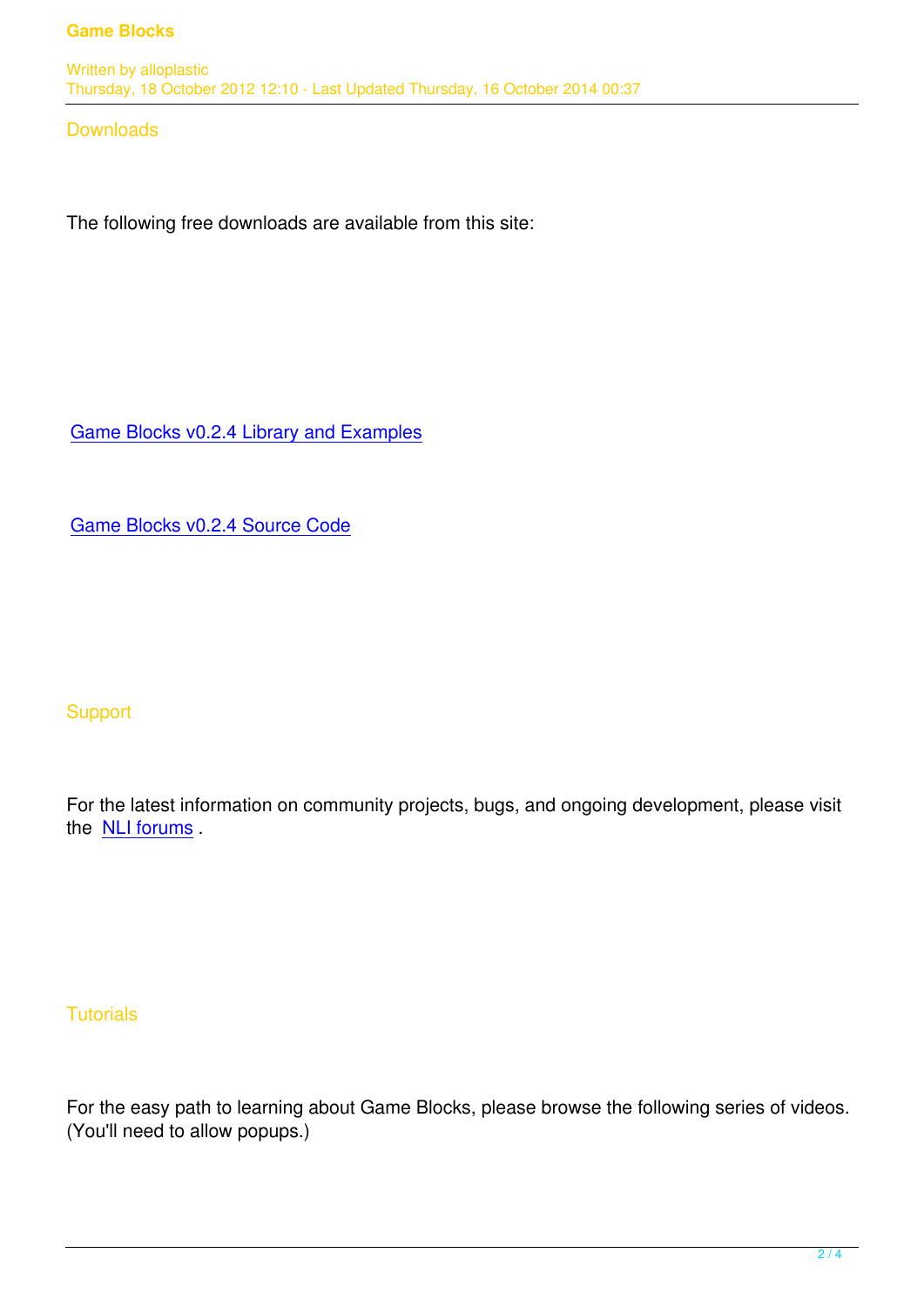Written by allowing the state of the state of the state of the state of the state of the state of the state of Thursday, 18 October 2012 12:10 - Last Updated Thursday, 16 October 2014 00:37

- Intro -

**Introduction** 

**[Getting Star](http://www.youtube.com/watch?v=aEbJ6DEz1PA)ted** 

- Writing - Emotes Tutorial

**[Cut Scenes Tuto](http://www.youtube.com/watch?v=zQ0L8_oxcbo)rial** 

**[Talk Trees Tutorial](http://www.youtube.com/watch?v=M29rLAaF40U)** 

- Game Systems -

Player Movement Tutorial

**[Game Levels Tutorial](http://www.youtube.com/watch?v=rlNdt4D0SD4)** 

**[Inventory Tutorial](http://www.youtube.com/watch?v=3zHcm-d2uvU)**